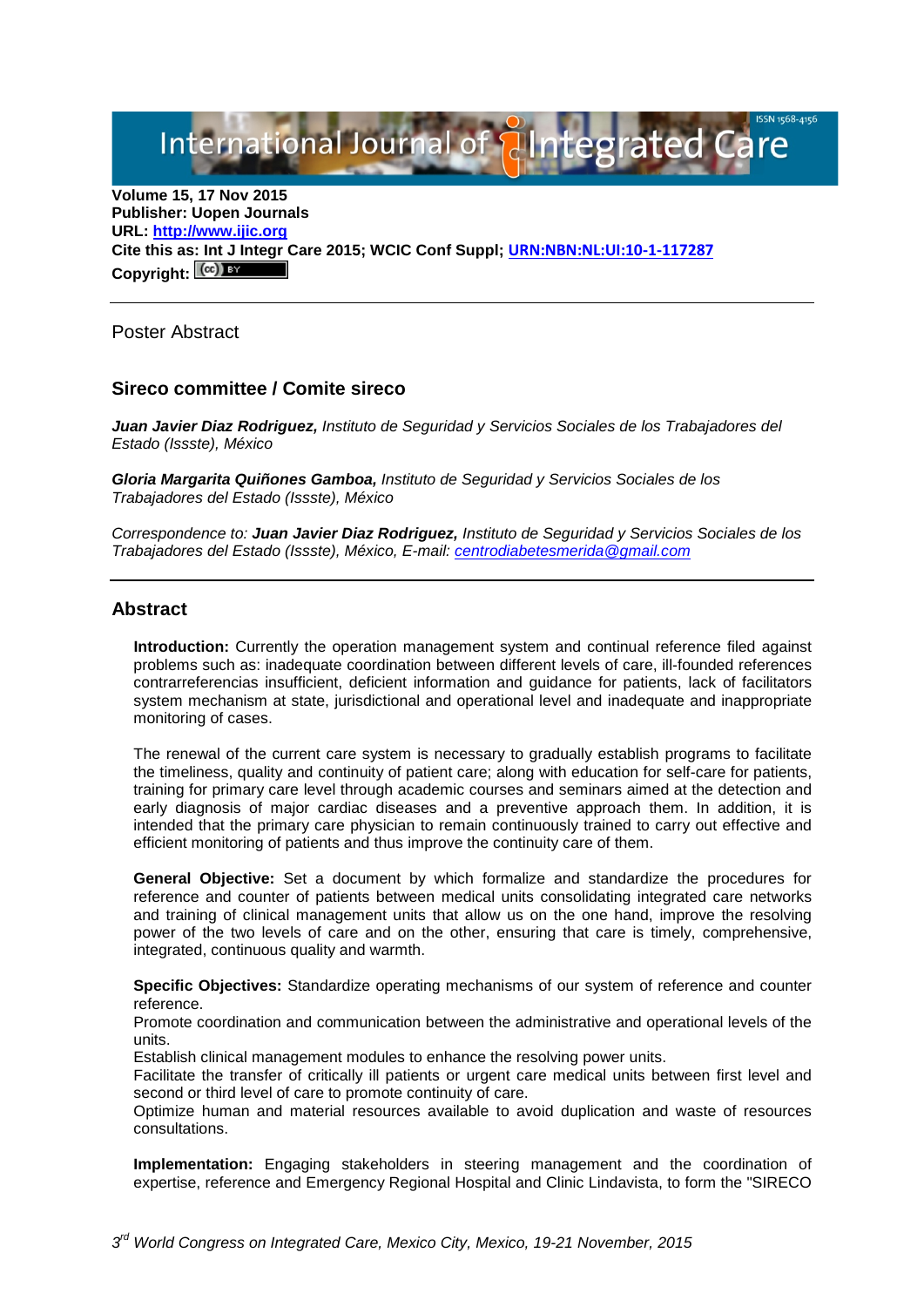committee" to evaluate the inter-level problems and identify root problems which derives the lack of resoluteness of our reference system and contrarreferecia. we have come to make significant agreements to enhance communication and conduct the start of integrated care programs among institutions mentioned. In session every fifteen days and shaping the activities in a minute according to a general plan covering the following strategies:

Reorganization and coordination

**Training** 

Prevention

**Results:** The committee began its sessions two months ago, during which we have maintained communication and dialogue between management units, which did not exist. Initially creating a care path, as a pilot, of the cardiology resolution and to give continuity to patients requiring pacemakers and catheterization. We have made three placements pacemaker and three catheterizations without actually duplicating consultation as previously patients requiring request a consultation cardiology tertiary only to realize the authorization procedure, which generated conflicts medically indicated between specialists and saturation agendas and lag. From this change, we can reduce the saturacón agendas, reduce procedure time from four weeks to two weeks, ensuring continuity of care and strengthen longuitudinalidad of the primary care unit. And, to reorganize agendas, the development of a module cardiology image for echocardiograms realizatr dobutamine echocardiography transthoracic through internal management was implemented to avoid unnecessary spending on budget items of subrogacón services achieving reduced by one month to 60 % of spending.

**Conlusiones:** Strengthening dialogue management and clinical management units created to encourage communication; you can start the foundations of our integrated health system and develop strategies that promote continuity and person centered care attention. We have found that the rigid administrative management of the institutions generates resistance to change, but that through the development of leadership makers decisions and bilateral strategic planning is possible to perform a change (albeit small) in current models of health. It is expected that in the long term, we manage to continue implementing new strategies and reaffirming care network and generate the appropriate measuring instruments.

# **Conference abstract Spanish**

**Introduccion:** En la actualidad la operación del sistema de gerencia y contra referencia continua presentado problemas tales como: inadecuada coordinación entre los diferentes niveles de atención, referencias mal fundamentadas, insuficientes contrarreferencias, información y orientación deficientes para el paciente, desconocimiento de los mecanismo facilitadores del sistema a nivel estatal, jurisdiccional y operativo y seguimiento insuficiente e inoportuno de los casos.

Es necesario la renovación del sistema actual de atención para que gradualmente podamos establecer programas que faciliten la oportunidad, calidad y la continuidad de la atención de los pacientes; junto con programas de educación para el autocuidado para los pacientes, capacitación para el primer nivel de atención a través de cursos y jornadas académicas dirigidas a la detección y diagnóstico oportuno de las principales patologías cardiológicas, así como, un abordaje preventivo de las mismas. Además, se intenta que el médico de primer contacto permanezca capacitado continuamente para poder llevara a cabo el seguimiento eficaz y eficiente de los pacientes y así, mejorar la continuidad de la atención de los mismos.

**Objetivo General:** Establecer un documento mediante el cual se formalice y estandaricen los procedimientos para la referencia y contrareferencia de los pacientes entre unidades médicas consolidando redes de atención integrada y formación de unidades de gestión clínica que nos permitan por un lado, mejorar el poder resolutivo de los dos niveles de atención y por otro, asegurar que la atención sea oportuna, integral e integrada, continua con calidad y calidez.

**Objetivos Específicos:** Homologar los mecanismos de operación de nuestro sistema de referencia y contra referencia.